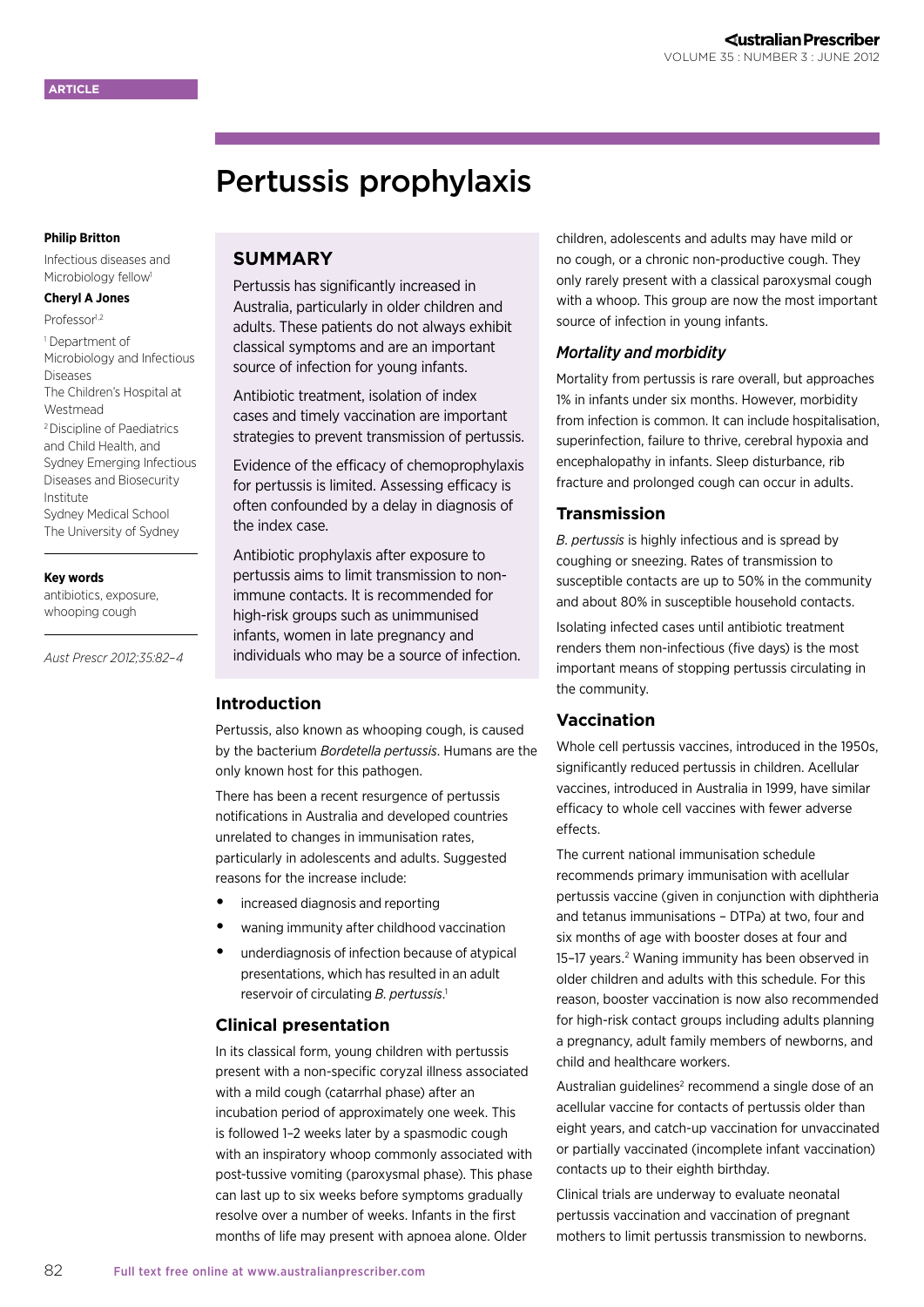## **Management of the index case**

Australian guidelines for the public health management of pertussis recommend antibiotic treatment of the index case with exclusion from childcare, school, work or other environments where high-risk contacts may be present, until they are non-infectious (that is, after five days of antibiotic treatment).<sup>2</sup> Treatment must be commenced in the first 21 days of illness to be effective. It does not shorten the duration of the illness, but does limit the duration of infectivity.

## **Guidelines for chemoprophylaxis**

Chemoprophylaxis to prevent secondary transmission is not recommended in most situations because of the delayed presentation of the index case, and the cost and adverse effects of antibiotics. However, given the high risk of mortality and morbidity associated with infection of the newborn, particularly in the context of the rising incidence of pertussis in the community and the high transmission rate, chemoprophylaxis is recommended to limit transmission to those most at risk of the infection (that is, young infants). Data to support this recommendation are limited.

Australian guidelines recommend post-exposure chemoprophylaxis for contacts to whom transmission is most likely, and when there is significant risk of morbidity or mortality or risk of transmission to other high-risk groups.<sup>2</sup> These groups include:

- **•** all household contacts of an index case when the household includes children less than two years who have received less than three doses of vaccine (including newborn infants)
- **•** any woman in the last month of pregnancy
- **•** all adults and children in a childcare arrangement with an index case, if the group contains children less than two years who have received less than three doses of vaccine
- **•** healthcare workers in maternity and neonatal units
- **•** infants in maternity and neonatal units where a healthcare worker was the infected case.

Therapy must be started within 21 days of exposure to the index case to be effective.

US quidelines for chemoprophylaxis $3,4$  are broader than Australian guidelines and recommend prophylaxis for all household contacts and other close contacts, regardless of age and immunisation status. They also recommend prophylaxis for high-risk contacts after 21 days of illness in the index case.

UK guidelines<sup>5</sup> are similar to Australian guidelines, but extend 'vulnerable contact' definitions to include unimmunised and partially immunised infants or children up to 10 years of age, immunocompromised individuals and people with chronic illnesses (asthma, congenital heart disease).

#### *Antibiotics*

Macrolide antibiotics are the drugs of choice for prophylaxis. Trimethoprim-sulfamethoxazole is an alternative treatment. The duration of therapy is the same as a treatment course (Table 1). The age of the recipient, cost and availability are all important factors that determine the choice of the individual drug.

Azithromycin is the antibiotic of choice in infants under one month of age due to safety concerns about other macrolides in this age group, particularly the association between erythromycin, pyloric stenosis and cardiac arrhythmias.

#### **Evidence**

Published data on the efficacy of chemoprophylaxis for pertussis are limited. A Cochrane review of antibiotics for pertussis was updated in January 2011.6 Two trials of antibiotic prophylaxis were included in the review. Both studies were prospective,

| Drug                              | Dose <1 month old                                                                                                                         | Dose 2-6 months old                     | Dose >6 months old                                                                                              | <b>Adult dose</b>                                                                                                      |
|-----------------------------------|-------------------------------------------------------------------------------------------------------------------------------------------|-----------------------------------------|-----------------------------------------------------------------------------------------------------------------|------------------------------------------------------------------------------------------------------------------------|
| Azithromycin                      | 10 mg/kg as a single dose<br>for 5 days                                                                                                   | 10 mg/kg as a single dose<br>for 5 days | 10 mg/kg (max 500 mg) as a single<br>dose for a day, then 5 mg/kg (max<br>250 mg) as a single dose for 2-5 days | 500 mg day 1<br>250 mg days 2-5                                                                                        |
| Clarithromycin                    | Not recommended                                                                                                                           | 7.5 mg/kg twice daily<br>for 7 days     | 7.5 mg/kg twice daily<br>(max 500 mg/dose) for 7 days                                                           | 500 mg twice daily for 7 days                                                                                          |
| Erythromycin                      | Use if azithromycin unavailable<br>Age <7 days: 10 mg/kg<br>twice daily for 7 days<br>Age 7-28 days: 10 mg/kg<br>every 8 hours for 7 days | 10 mg/kg every 6 hours<br>for 7 days    | 10 mg/kg (max 250 mg/dose) every<br>6 hours (max 1 g/day) for 7 days                                            | erythromycin: 250 mg every<br>6 hours for 7 days<br>erythromycin ethylsuccinate:<br>400 mg every 6 hours for<br>7 days |
| Trimethoprim-<br>sulfamethoxazole | Not recommended <2 months<br>of age                                                                                                       | 4/20 mg/kg twice daily<br>for 7 days    | 4/20 mg/kg (max 160/800 mg)<br>twice daily for 7 days                                                           | 160/800 mg twice daily for<br>7 days                                                                                   |

#### *Table 1* **Recommended antibiotic for post-exposure prophylaxis for pertussis** <sup>1</sup>